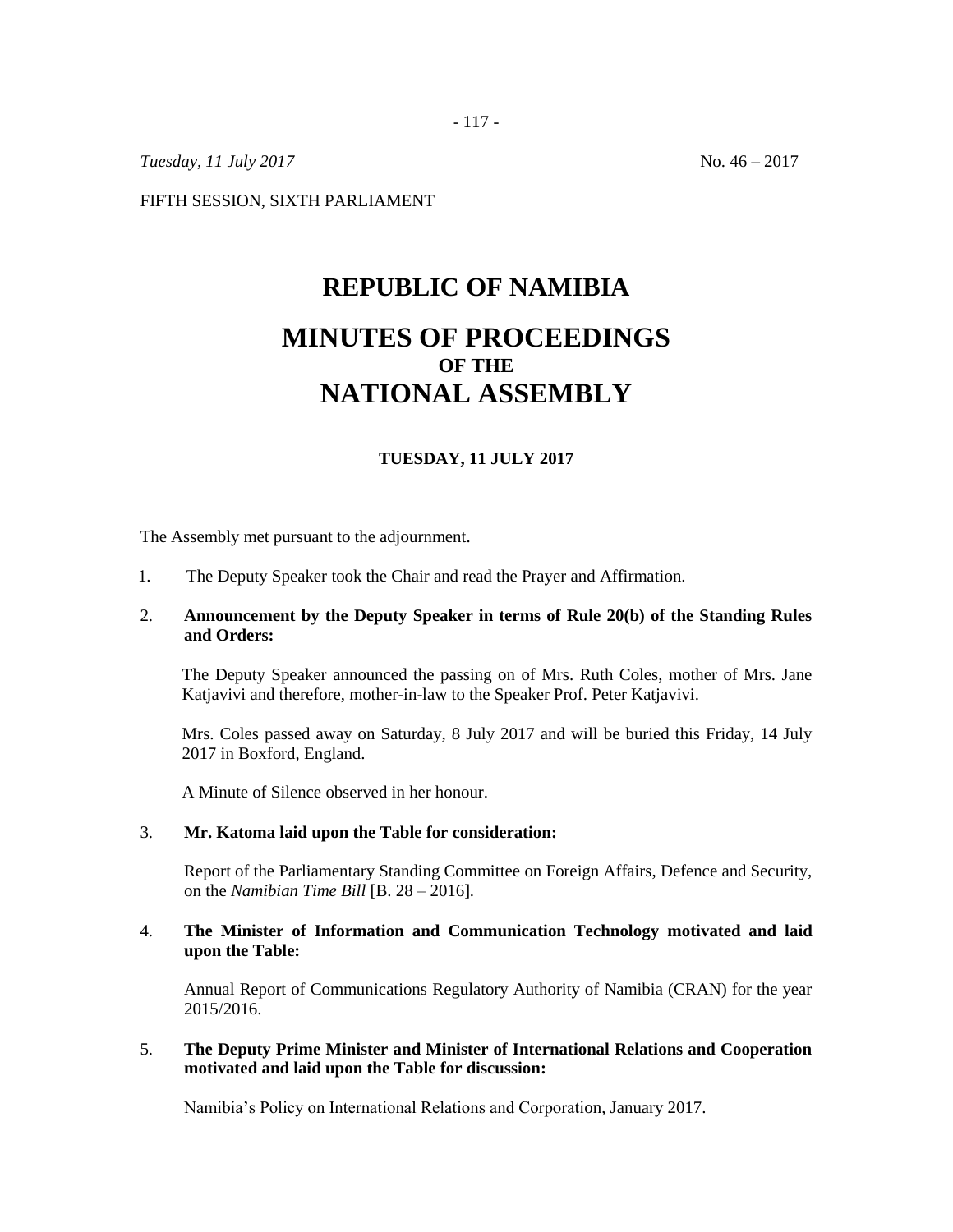On the motion of Mr. Maamberua, seconded by Mr. Van Wyk, debate adjourned until Wednesday, 12 July 2017.

#### 6. **The Minister of Finance motivated and laid upon the Table:**

Annual Report of Road Fund Administration for the year 2014/2015.

# 7. **The Deputy Minister of the National Planning Commission motivated and laid upon the Table:**

NDP5 Implementation Plan for 2017/18 – 2021/22.

## 8. **ORAL QUESTIONS:**

- (i) Mr. Venaani (DTA) asked the Minister of Environment and Tourism (No. 20) *Replied to.*
- (ii) Mr. Venaani (DTA) asked the Minister of Information and Communication Technology (No. 21) – *Stands over.*
- (iii) Mr. Fleermuys (WRP) asked the Minister of Urban and Rural Development (No. 22) – *Replied to.*
- 9. **FIRST ORDER** deferred to Wednesday, 12 July 2017.

#### 10. **SECOND ORDER READ:**

Committee Stage – *Lotteries Bill* [B. 5 – 2017].

The Minister of Environment and Tourism moved, seconded by the Deputy Minister of Public Enterprises: That the Assembly now goes into Committee.

Agreed to.

## ASSEMBLY IN COMMITTEE:

Clause 1, 2, 6, 8,  $44 - 51$  as amended, put and agreed to. Clause  $3 - 5$ ,  $7$ ,  $9 - 43$ ,  $52 - 87$  put and agreed to. Title put and agreed to.

## ASSEMBLY RESUMED:

Bill reported with amendments.

The Minister of Environment and Tourism moved, seconded Ms. Nghaamwa**:** That the Bill be read a Third Time.

Agreed to.

*Lotteries Bill* [B. 5 – 2017] read a Third Time.

## 11. **THIRD ORDER READ:**

Resumption of Reconsideration – *Liquor Amendment Bill* [B. 7 – 2016].